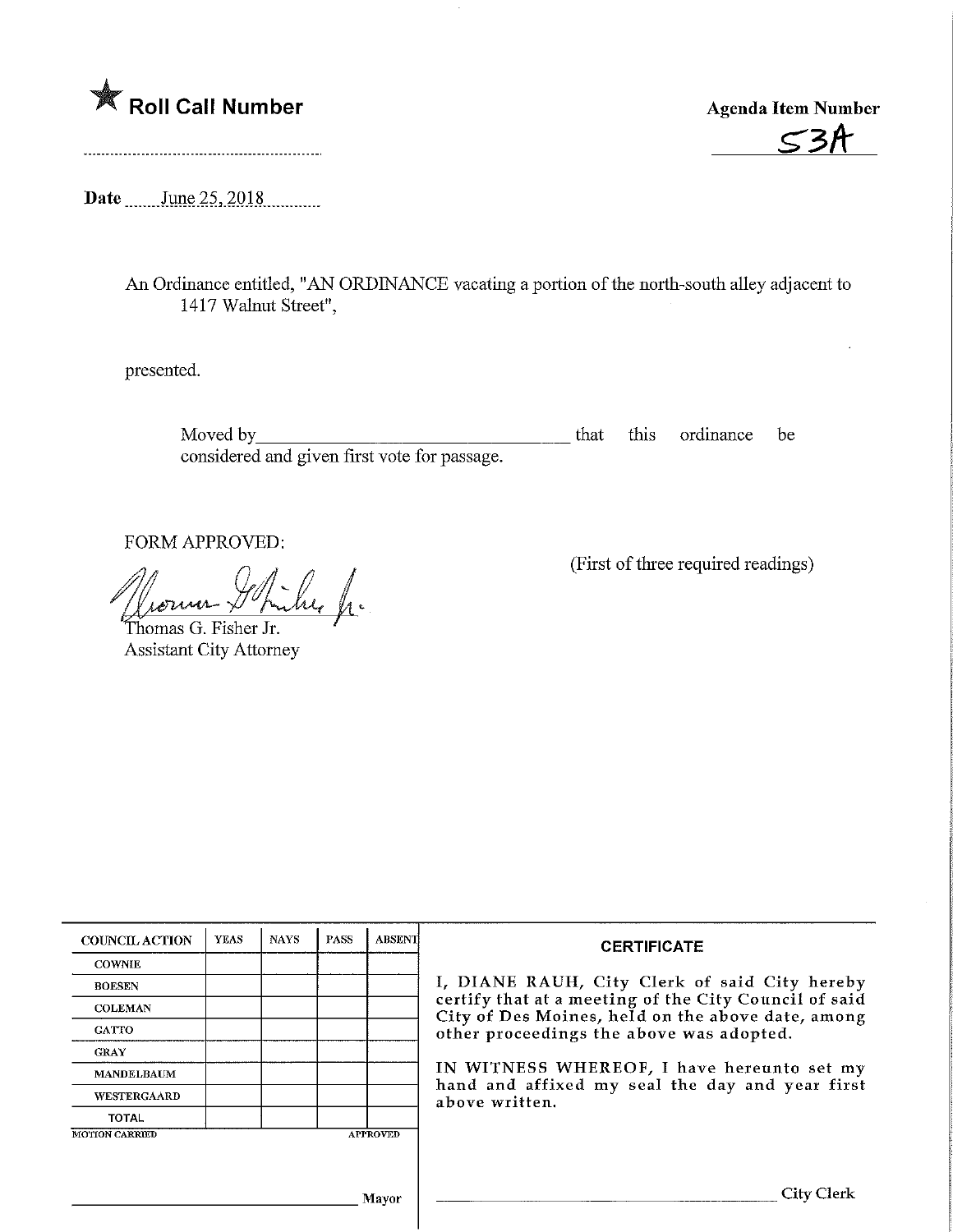repared by: Thomas G. Fisher Jr.. Assistant City Attomey. 400 Robert D, Ray Drive, Des Montes, Towa 5 03 09 (515) 200 - 447  $R$ eturn to: City Clerk's Office, 400 Robert D. Ray Drive, Des Monies, Iowa  $50309$ 

 $34$ 

ORDINANCE NO.

AN ORDINANCE vacating a portion of the north-south alley adjacent to 1417 Walnut Street.

WHEREAS, all prior requirements of law pertaining to the vacation of public right-of-way have been fully observed; and

WHEREAS, it is desirable that the public right-of-way herein described be vacated;

NOW, THEREFORE, BE IT ORDAINED by the City Council of the City of Des Moines, Iowa:

Sec. 1. That a portion of the north-south alley adjacent to 1417 Walnut Street, more specifically described as follows, be and is hereby vacated:

BEGINNING AS A POINT OF REFERENCE AT THE SE CORNER, LOT 3, BLOCK 38 LYON'S ADDITION TO FORT DES MOINES, AN OFFICIAL PLAT, POLK COUNTY IOWA; THENCE N14°59'52"W, 12.42 FEET TO THE POINT OF BEGINNING; THENCE N73°48'01"E, 12.03 FEET TO A POINT; THENCE N16°11'59"W, 49.16 FEET TO A POINT; THENCE S73°48'01"W, 5.76 FEET TO A POINT; THENCE N16°10'59"W, 27.93 FEET TO A POINT; THENCE S74°55?45"W, 12.70 FEET; THENCE S15°35'45"E TO A POINT; THENCE N74°02'38"E, 6.43 FEET TO A POINT; THENCE S16°14'37"E, 71.54 FEET TO THE POINT OF BEGINNING AND ALL CONTAINING 737 SQUARE FEET MORE OR LESS.

Sec. 2. The City of Des Moines hereby reserves an easement upon the property described above for the continued use and maintenance of any utilities now in place, with the right of entry for servicing same.

Sec. 3. That the City Clerk is hereby authorized and directed to cause certified copies of this ordinance and proof of publication thereof together with proof of publication of the notice of the public hearing on this matter to be properly filed in the office of the Recorder of Polk County, Iowa.